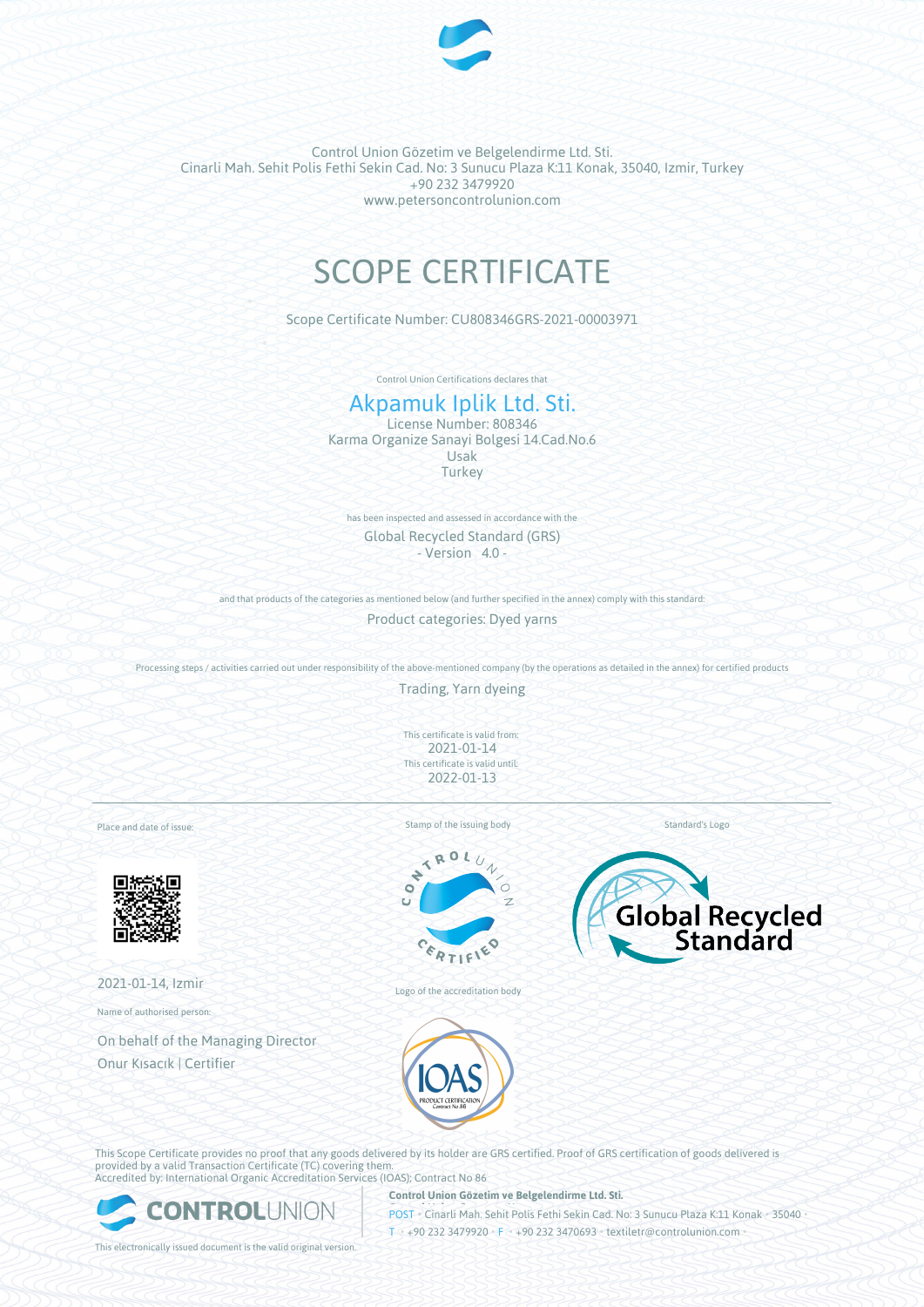

#### Control Union Gözetim ve Belgelendirme Ltd. Sti. Cinarli Mah. Sehit Polis Fethi Sekin Cad. No: 3 Sunucu Plaza K:11 Konak, 35040, Izmir, Turkey +90 232 3479920 www.petersoncontrolunion.com

## **Akpamuk Iplik Ltd. Sti. Global Recycled Standard (GRS)**

Products Annex to certificate no. CU808346GRS-2021-00003971 In specific the certificate covers the following products:

| <b>Product category</b> | <b>Product details</b> | <b>Material composition</b>         | Label grade  |  |
|-------------------------|------------------------|-------------------------------------|--------------|--|
| Dyed varns              | Other [recycled yarns] | 100.0% Recycled Pre-Consumer Cotton | Pre-Consumer |  |

Products made with Organic fibers are also certified to the Organic Content Standard or Global Organic Textile Standard.

Place and date of issue:



2021-01-14, Izmir

Name of authorised person:

On behalf of the Managing Director Onur Kısacık | Certifier



Stamp of the issuing body





Logo of the accreditation body